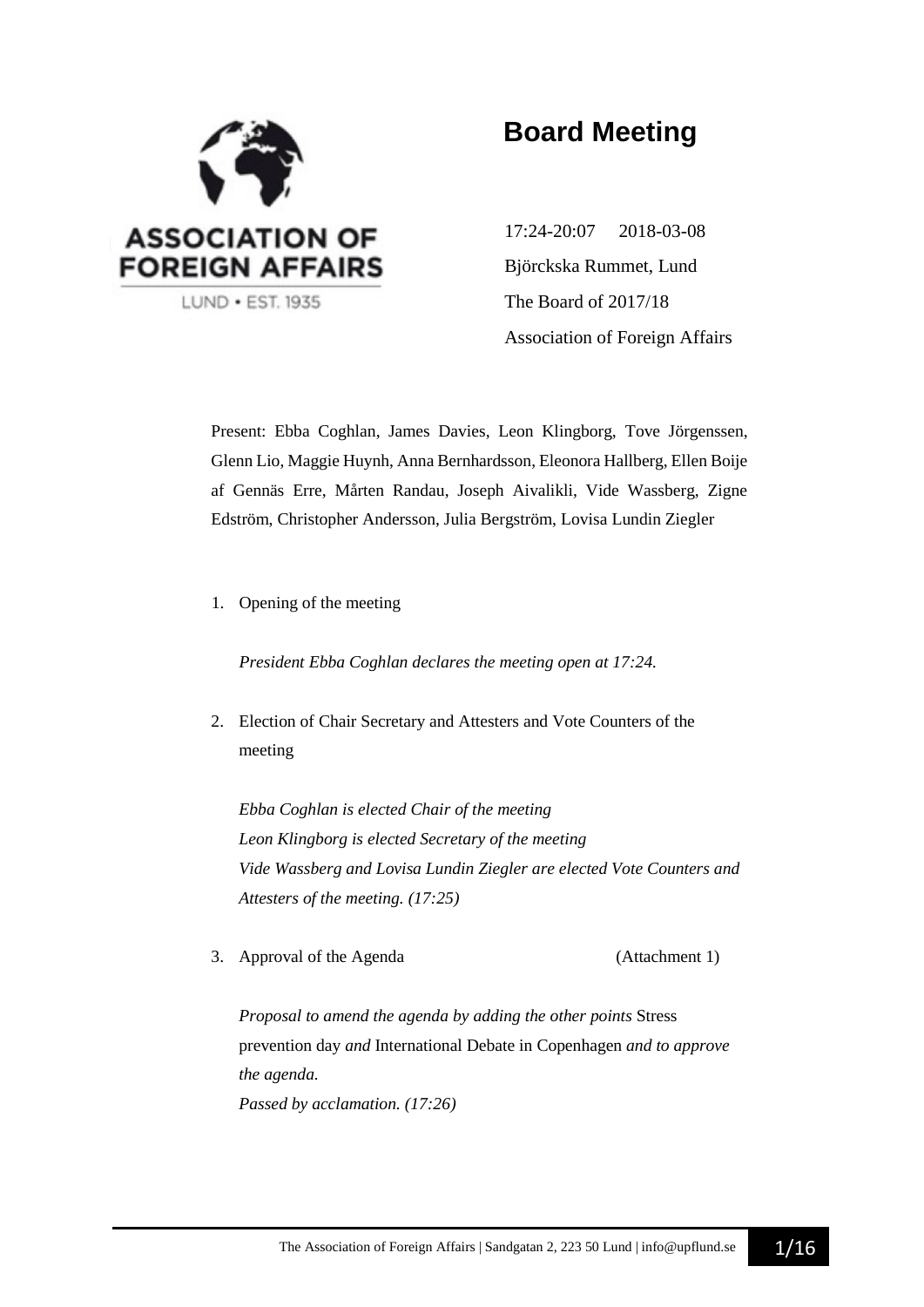#### 4. Presidium reporting

#### President

- The Presidents have had meetings with other UFS member associations presidents and will continue to do this, through webex, in the future, this will be good for having a constructive debate about what UFS does.
- Anyone interested is welcome to come and ask questions and talk about the position of president or other board positions with the Presidents.
- On the 21<sup>st</sup> of March there will be a mingle and lecture about the work of the UPF Board.

#### **Secretary**

The implementation of the new member registry is ongoing.

#### UFS Representative

- The UFS election meeting is coming up, the Board is encouraged to spread information about this to involve more UPF Members in the process. The meeting will be held in Stockholm.
- UFS workgroups which are to write documents which will outline what UFS should do the coming years, are being formed.
- The Almedalen week of politics is coming up, there are earmarked tickets for UPF members, provided by UFS.
- The second step of the UFS trust survey will now be initiated, UPF Members are encouraged to fill in the form.
- The UFS PC decision about sending the UFS presidents to Folk och försvar´s annual meeting was passed.

#### Treasurer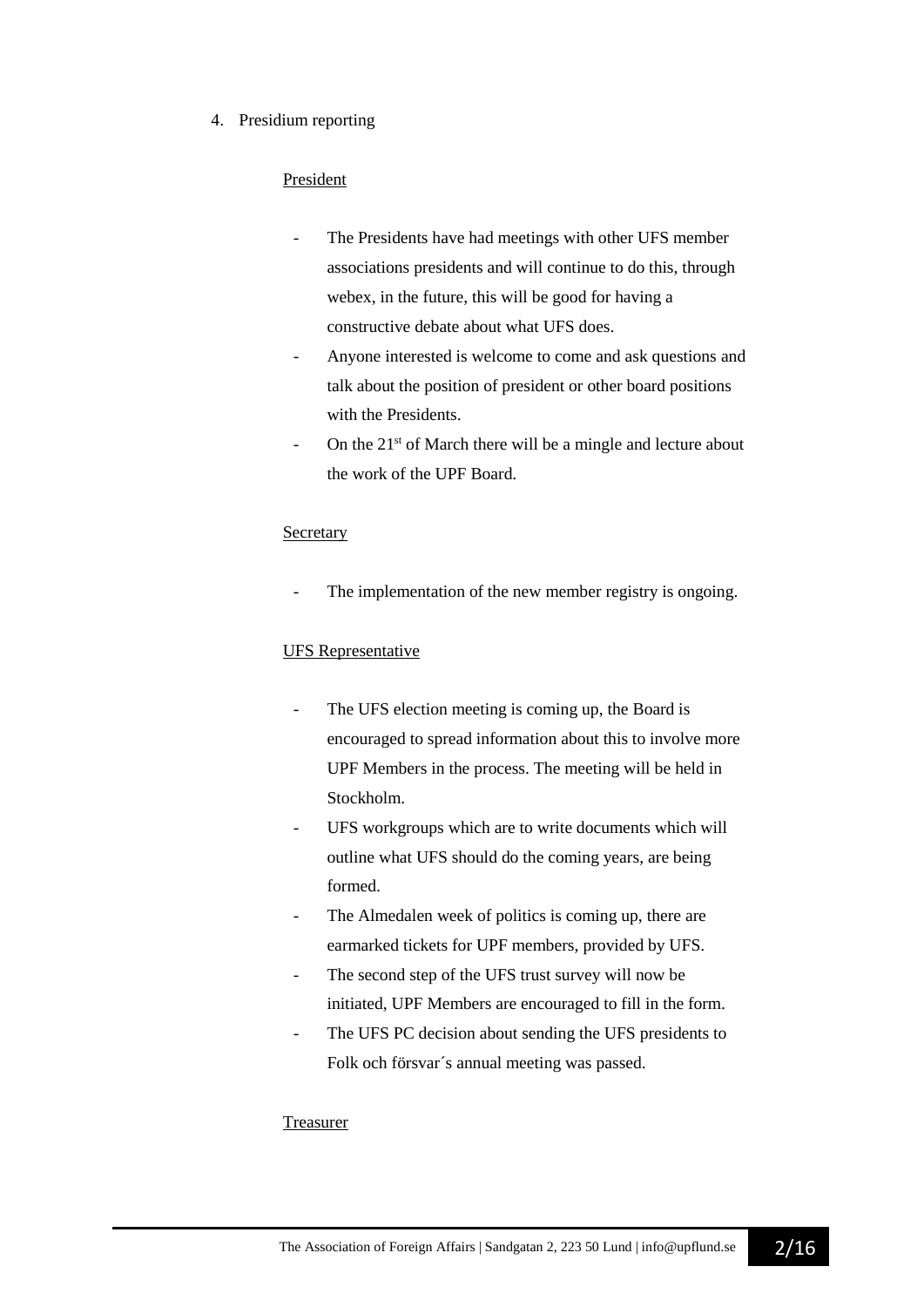#### Head of IT

The Perspective Webzine website will soon get a new layout.

#### 5. Committee repoting

#### PR Committee

- The Committee has got a lot to do.
- The committee have grown recently and is now very large.

#### Activity Committee

- Work with the youth party debate is proceeding, the debate might collide with a lecture with the Palestinian Ambassador.
- Work with the study visit to Copenhagen is proceeding.
- On the  $27<sup>th</sup>$  of April a Waltz lesson will be offered to those planning to attend the bal.
- On the 26<sup>th</sup> of March an Easter potluck dinner will be held.
- Badminton, Yoga and Volleyball are suggestions for sports events to be held towards the end of the semester.

#### Magazine Committee

- The committee is doing layout for the next issue of The Perspective Magazine, they have got a sufficient amount of committee members for the work.
- On the  $21<sup>st</sup>$  of April a workshop on writing and on the situation in the Middle East will be held, active members in the media committees and the Board are welcome.

#### Webzine Committee

The Committee is publishing a lot of articles right now.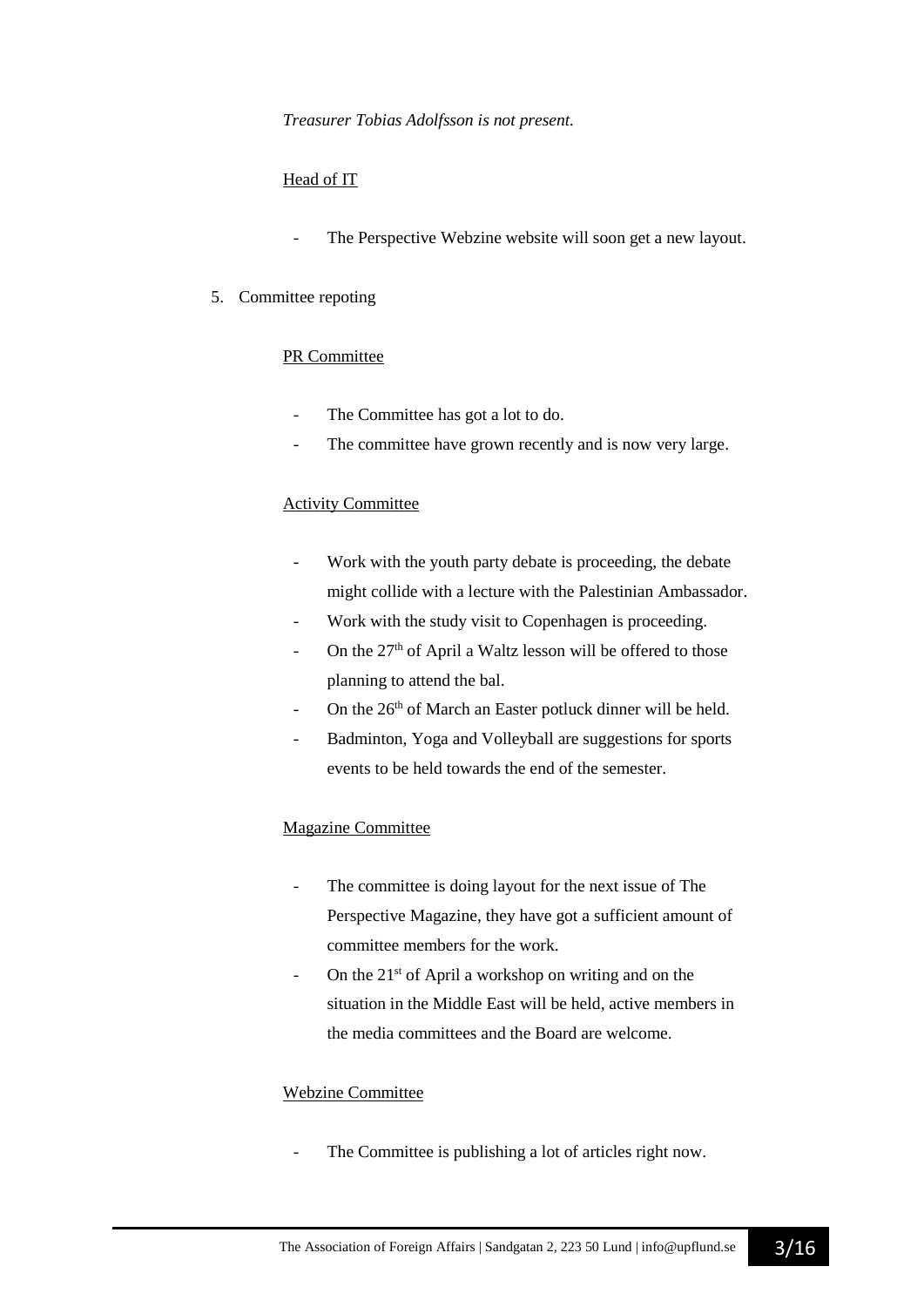- On the  $24<sup>th</sup>$  or the  $25<sup>th</sup>$  of March the committee will hold a kick-out and might play pool.
- The Board is encouraged to like webzines articles on social media.

### Lecture Committee

Brazilian ex-president Dilma Rouseff might come to UPF sometime in May under the conditions that UPF pays for her trip back to Brazil and that her lecture is translated from Portuguese to English.

*Discussion in the Board about the possibility to host Dilma Rouseff.*

It might be possible to cooperate with the University.

The Palestinian Ambassador is coming to UPF, suggestions on the topic of the lecture are welcome.

#### Radio Committee

- A radio show will be broadcasted on the  $11<sup>th</sup>$  of April.
- There is a suggestion to have a radio show with the Belarussian students.

#### Career Committee

- The mentorship program is ongoing and going well, the group will have a study visit to Copenhagen in May.
- The Prep-course is also going well.
- Career workshops will be held in March and April with amongst others former CDO of IKEA and Åhlens on the $16<sup>th</sup>$ of April.

#### Travel Committee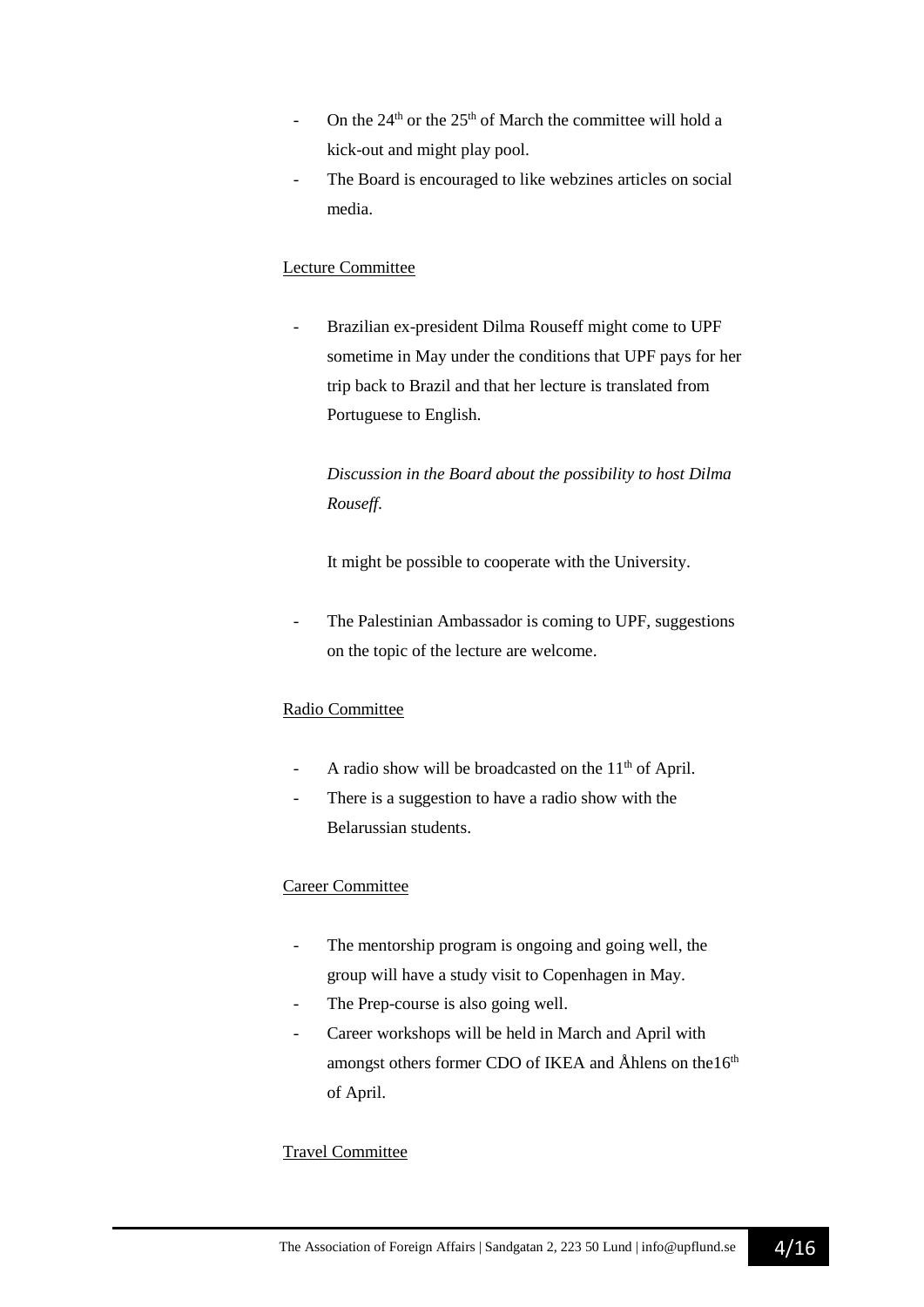- The committee is very eager to leave for Brussels.
- A meeting with the Catalonian regional ex president, Carles Puigdemont has been arranged.
- A meeting with Kreab, the largets lobby firm in Brussels, has been arranged.
- The committee is lacking in people for the travel, four (4) additional committee members are being sought after, the committee have offered members of UF Malmö about this.
- UPF might be able to finance the trip with a grant from a Member of the EU Parliament if such a parliamentarian can be persuaded to back UPF.

#### *(Break at 18:28.)*

#### *(Chair Ebba Coghland declares the meeting open at 18:40.)*

- 6. The Annual Election Meeting
	- The work on how the Annual Election Meeting should be advertised has been initiated.
	- The Annual Election Meeting will be held on the  $12<sup>th</sup>$  of May at 10:00.
	- There will be a "apply for the board" facebook event.
	- The Annual Election Meeting will be held on the weekend of Kristi himmelfärd, the reason being that there are no other suitable dates.
	- Counter candidacies will have to be announced well before the Annual Election Meeting, the exact deadline will be decided on soon.
	- A Get to Know the Board event will be held on the  $21<sup>st</sup>$  of March to inform members about the work of the Board in order to make the election process surrounding the Annual Election Meeting, as open as possible.
- 7. Membership cards (suggestion from active member) (Attachment 2)

*President Ebba Coghlan presents a suggestion sent in by an active member, to the Board.*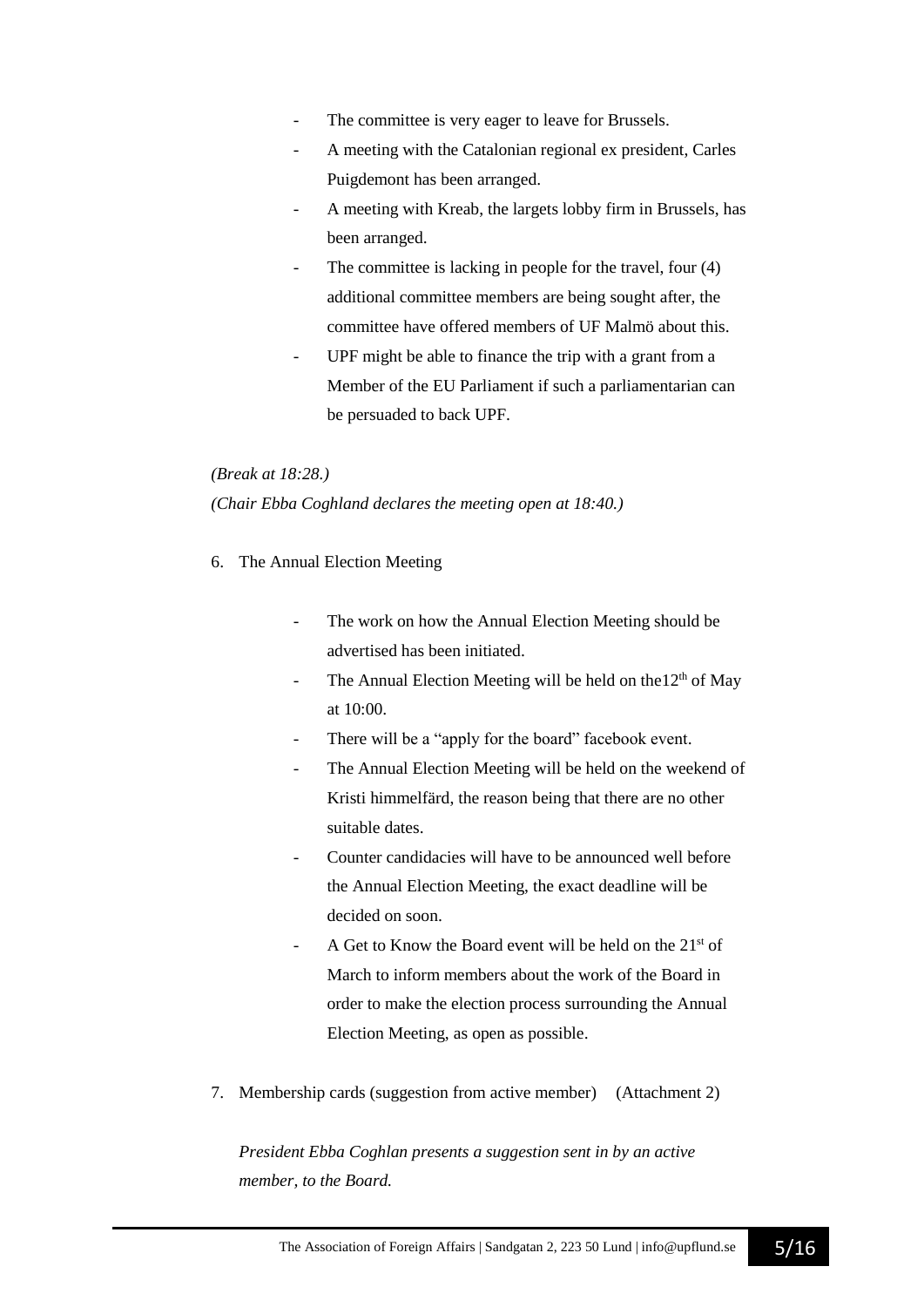#### *Discussion in the Board about the suggestion*

Large parts of the suggestion will or might be implemented as a part of implementing the new member registry.

- 8. Motions
	- a) Motion about purchasing one additional 3-litres thermos for the UPF office (Attachment 3)

*Board Member Maggie Huynh present the motion to the Board.*

*Discussion in the Board about the motion.*

*The author of the motion amends the motion by proposing to buy two (2) thermoses instead of one (1) thermos.*

#### Decision:

*Proposal to purchase two (2) additional 3-litres thermos to the UPFoffice and funding them from the UPF office budget post. Passed by acclamation. (19:11)*

b) Motion about "UPF Lund Transparency and Accountability Forum" (Attachment 3)

*Board Member Ellen Boije af Gennäs Erre present the motion to the Board.* 

*Discussion in the Board about the motion.*

*Vice President James Davies seconds the motion.*

*Board Members Ellen Boije af Gennäs Erre and Zigne Edström would be interested in being in charge of the format of a meeting such as described in the motion.*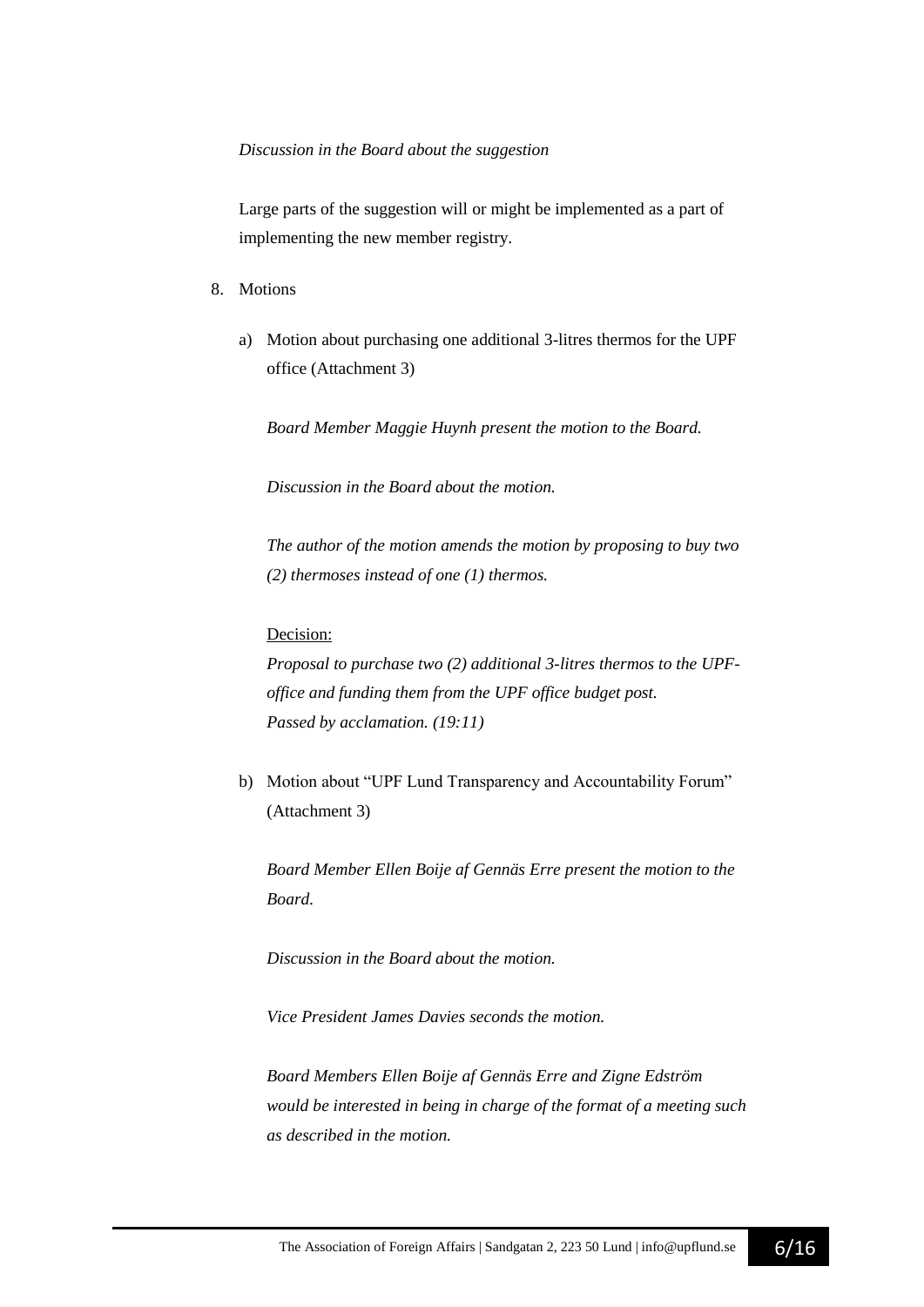#### Decision:

#### *Proposal to*

- *allocate an hour before one (1) board meeting this spring (2018) where members have the opportunity to ask questions to the board regarding decisions the board has made throughout the year*

*and to*

- *delegate to one or two board members to be in charge of the format of the meeting.* 

*Passed by acclamation. (19:25)*

*Motion passed.*

#### 9. Other points

a) RWI Human Rights Film Festival

UPF needs to sell at least 50 tickets for the festival, tickets which we are not able to sell will have to be payed for by us.

There is a suggestion to make the festival a kick-out for committees

Board Member Julia Bergström will moderate one of the films on the festival.

b) Board Kick-out

It has proven hard to find a good date and a good activity for a board kick out.

*Discussion in the Board about potential kick-out possibilities.*

There is a suggestion to set up a group which will suggest an activity, and a time that can be decided upon later. The group will consist of Baoard Members Tove Jörgenssen, Anna Bernhardson, Julia Bergström and Vide Wassberg.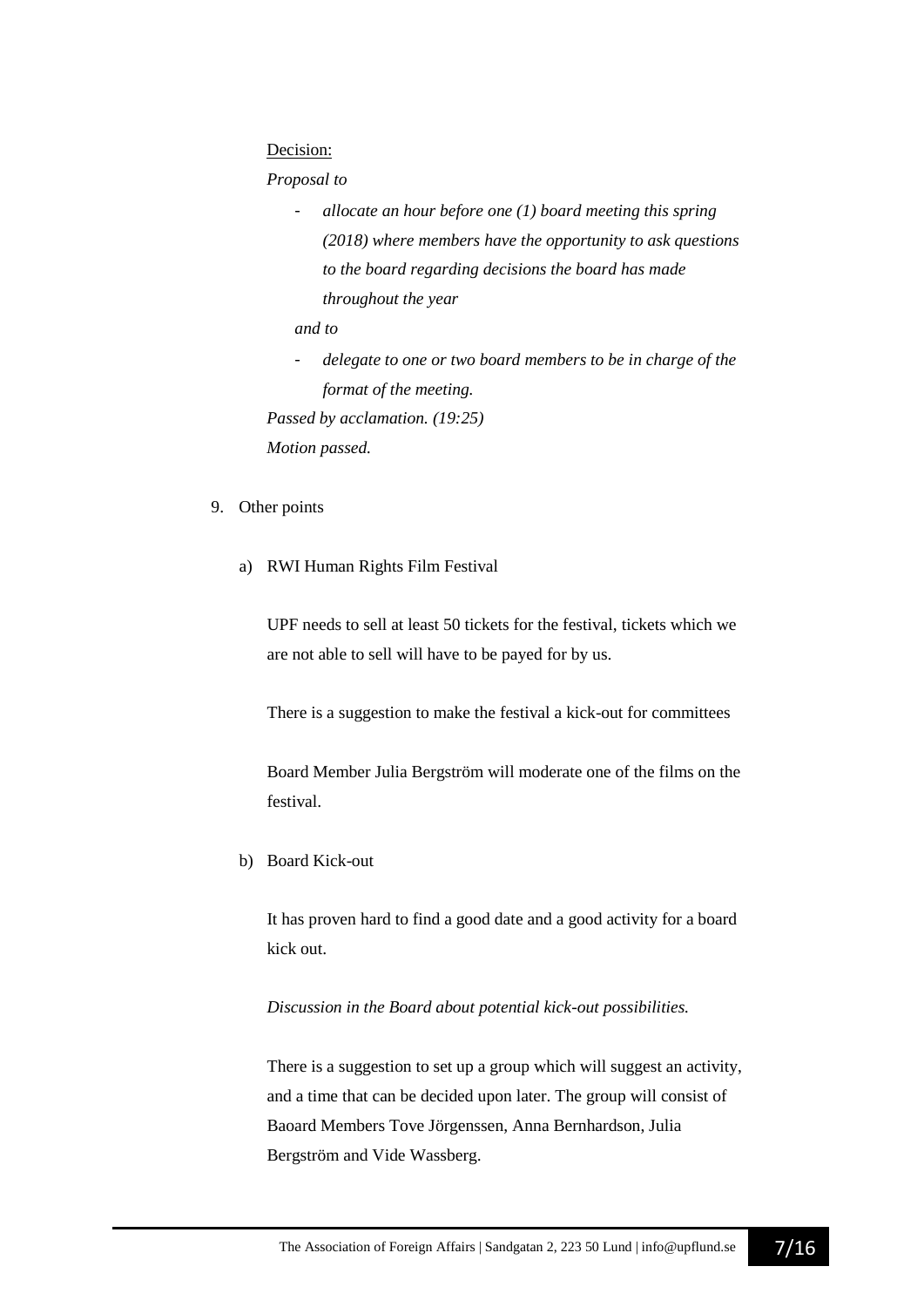There will be a smaller kick-out after the Board Meeting on the  $24<sup>th</sup>$ of May.

c) The Archive

A remake of the UPF Archive is being carried out by AF.

Board Members are encouraged to save any material which could be archived.

d) The Belarus Exchange

Everything for the trip to Minsk is now booked, flight, accommodation etc.

Approximately half of the schedules have now been set.

The group going to Belarus will visit universities and politicians when in Minsk.

There will be a focus on student organisations when the Belarusians are in Lund.

On the  $10<sup>th</sup>$  of April EU a potluck dinner, which will be open to active members, will be held.

Venues for the events are being sought after.

*(Christopher Andersson leaves the meeting at 19:52)*

Student organisations able to present themselves to the Belarussians are sought after.

e) Individual talks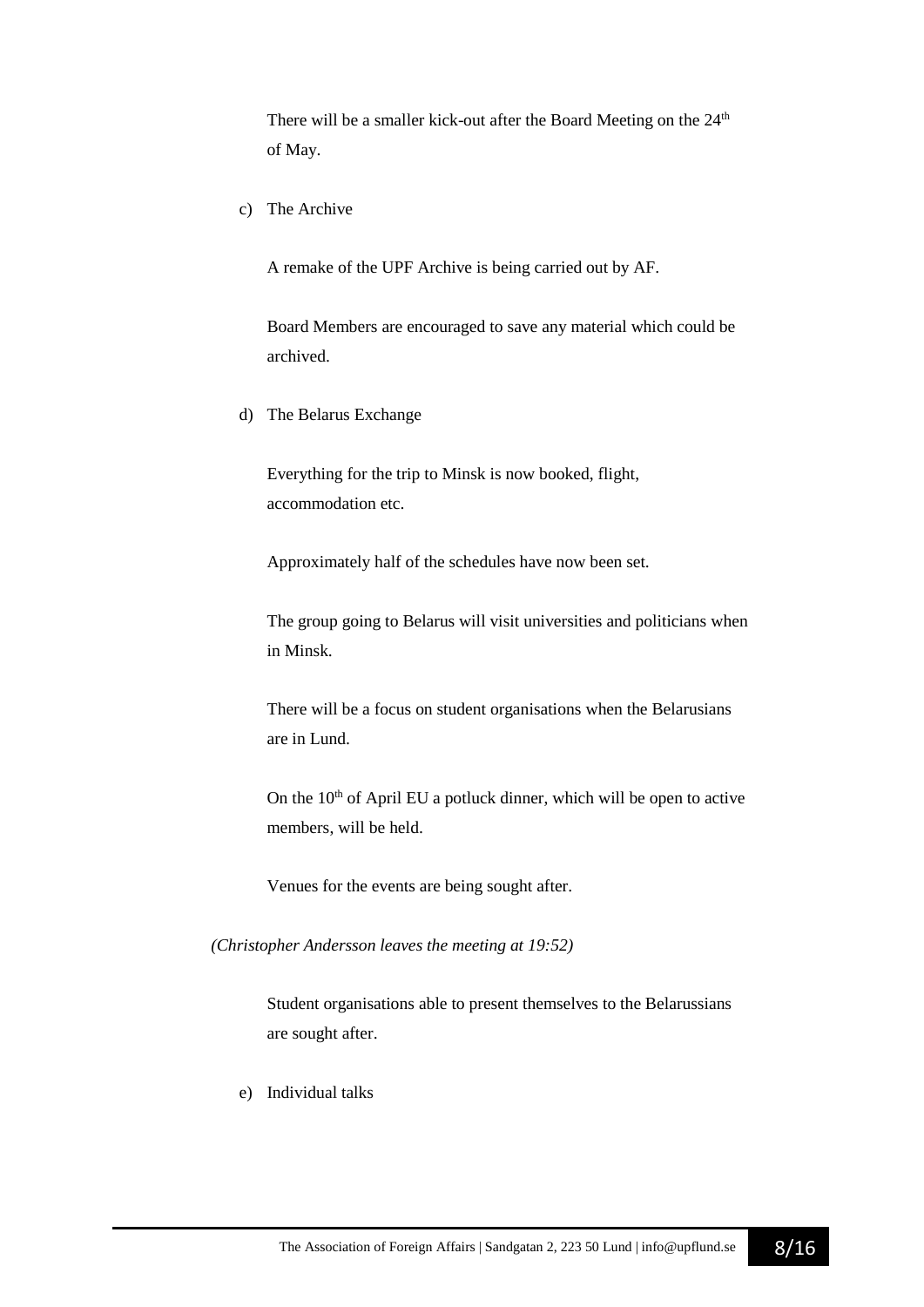Individual talks between the Presidents and all Board Members are proceding.

f) Office remake

There is a suggestion to remake parts of the the office, for example repainting the walls.

Board Members Joseph Aivalikli, Mårten Randau, Eleonora Hallberg are interested in working with a potential remake.

g) Project Integration (Attachment 4)

*President Ebba Coghlan presents a letter from the Project Coordinators of Project Integration to the Board.*

h) Stress Prevention Day

There is a suggestion to have a dancing workshop on the  $15<sup>th</sup>$  of April.

i) International Debate in Copenhagen

Board Member Glenn Lio has been in contact with the association.

Board Members Glenn Lio, Julia Bergström and James Davies will have a meeting with International Debate in Copenhagen to get to an understanding of what kind of collaboration is possible between UPF and International Debate.

10. Confirmation of next board meeting

*President Ebba Coghlan informs the Board that the next Board Meeting will be held on the 27th of March.*

11. Meeting adjourned

*Chair Ebba Coghlan declares the meeting adjourned at 20:07.*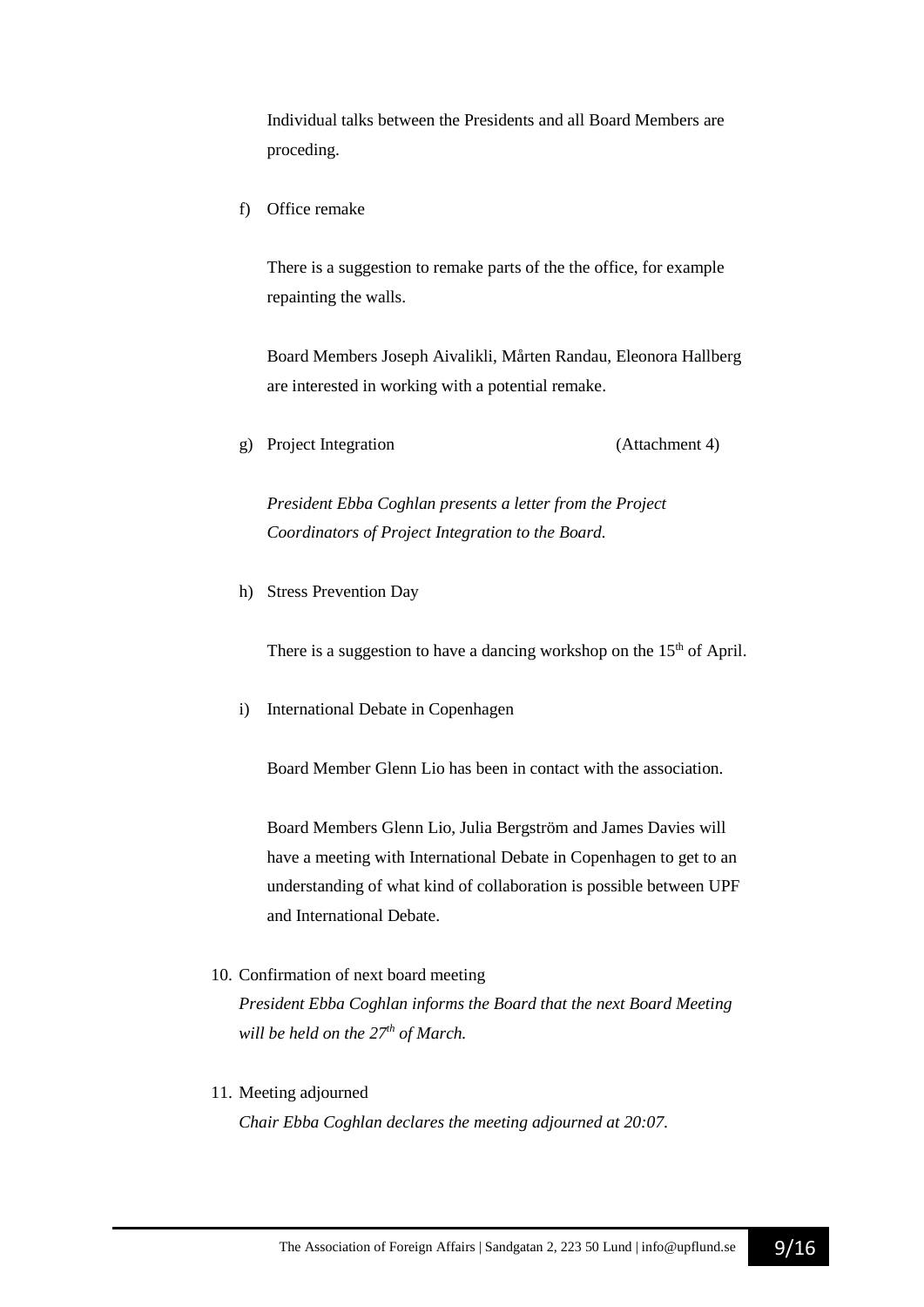Leon Klingborg, Secretary Ebba Coghlan, President

*\_\_\_\_\_\_\_\_\_\_\_\_\_\_\_\_\_\_\_\_\_\_\_\_\_ \_\_\_\_\_\_\_\_\_\_\_\_\_\_\_\_\_\_\_\_\_\_\_\_\_* 

\_\_\_\_\_\_\_\_\_\_\_\_\_\_\_\_\_\_\_\_\_\_\_\_\_ \_\_\_\_\_\_\_\_\_\_\_\_\_\_\_\_\_\_\_\_\_\_\_\_\_

Vide Wassberg, Attester Lovisa Lundin Ziegler, Attester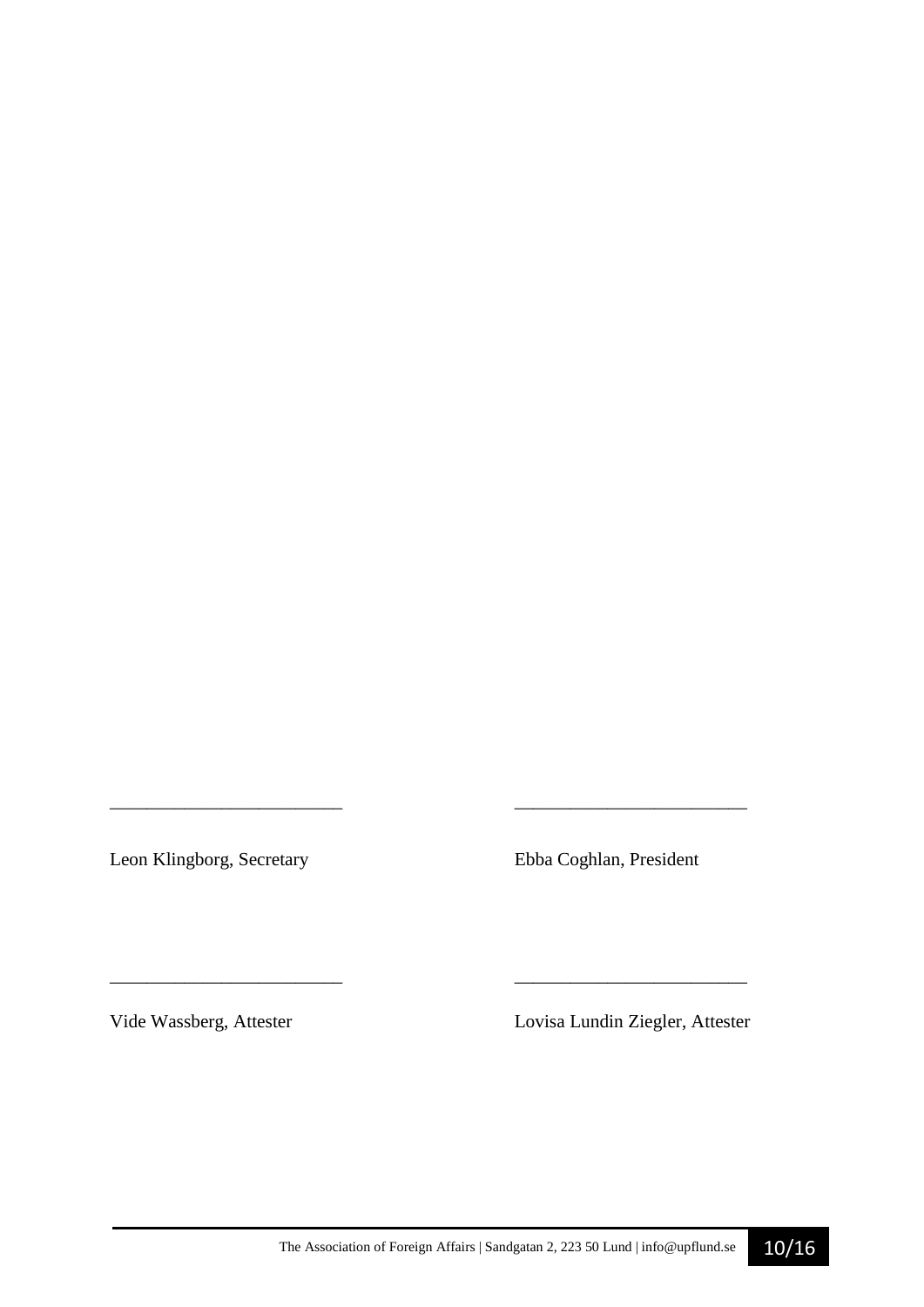

LUND . EST. 1935

## **Board Meeting**

2018-03-08, 17:00 – 20:30

Venue: Björckska, AF Borgen

- 1. Opening of the meeting
- 2. Election of chair, secretary, attesters and vote counters of the meeting
- 3. Approval of the agenda
- 4. Presidium reporting
- 5. Committee reporting
- 6. The Annual Election Meeting
- 7. Membership cards (suggestion from active member)
- 8. Motions
	- 1. Motion about purchasing one additional 3-litres thermos for the UPF office
	- 2. Motion about "UPF Lund Transparency and Accountability Forum"
- 9. Other points
	- 1. RWI Human Rights Film Festival
	- 2. Board Kick-out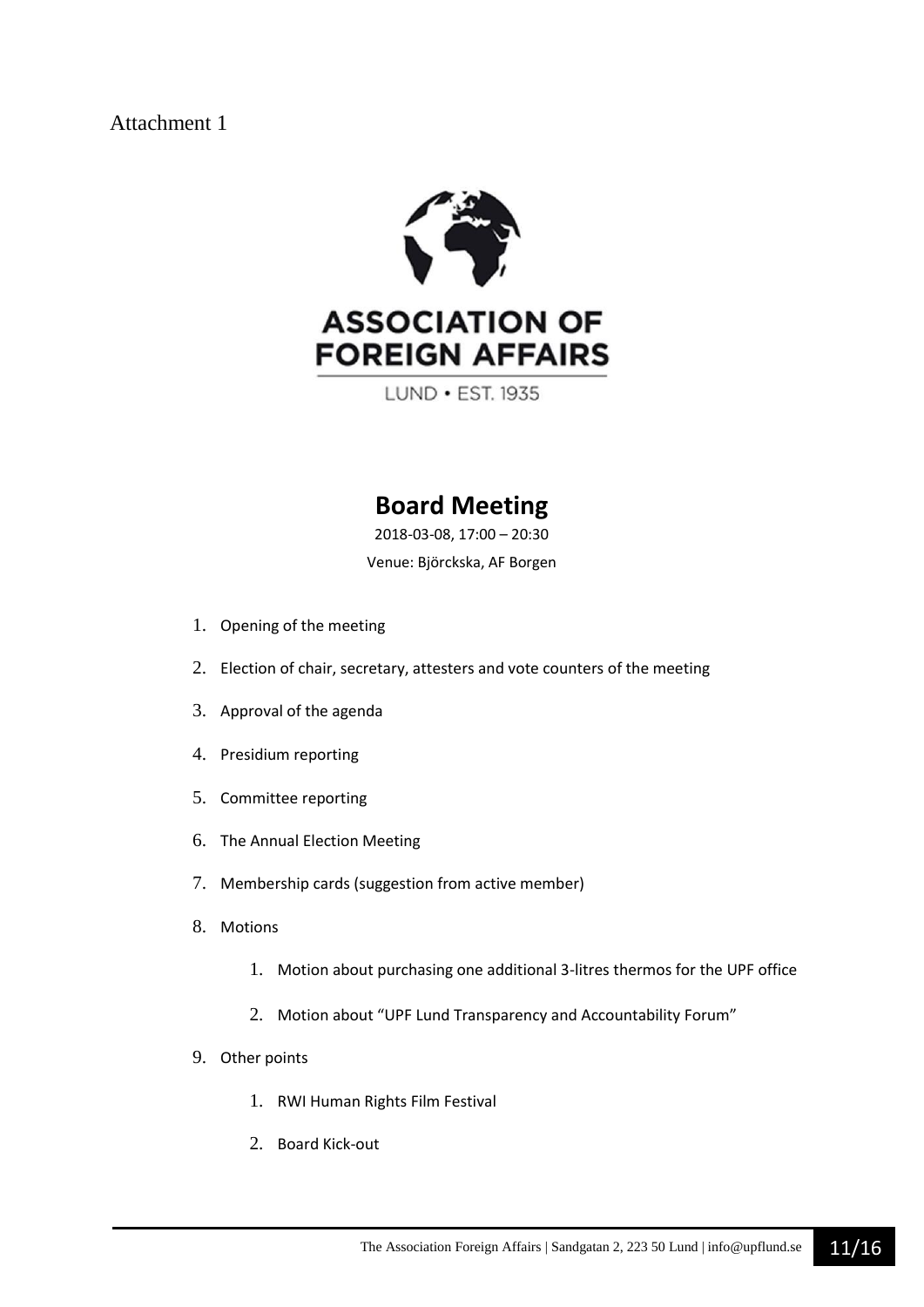- 3. The Archive
- 4. The Belarus Exchange
- 5. Individual talks
- 6. Office remake
- 7. Project Integration
- 10. Confirmation of next board meeting
- 11. Meeting adjourned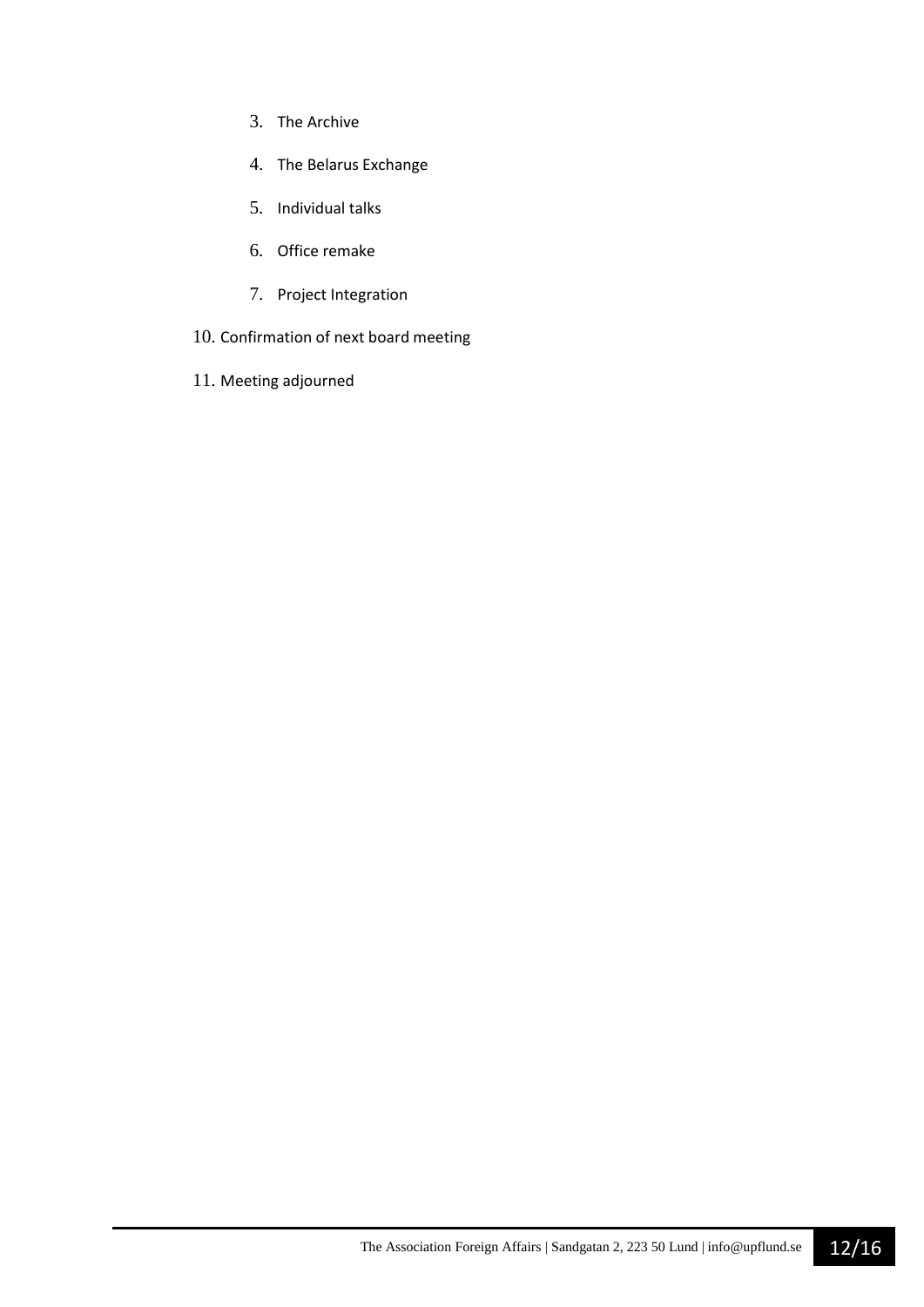Dear UPF bord:

Thank you very much for all the work you are doing, coordinating all the great issues *UPF Lund* is involved in. Last Wednesday was a good example of the scope and the fruits of your work.

As member of the lecture committee my commitment spans explaining people trying to sign up as a new member where to find the @ symbol on a French, a German, an American, a Swedish keyboard. While getting more and more experienced with that, two suggestions crept into my mind:

- The membership cards could be made in a way that avoids the question whether they are provisionally. On every sheet with new membership cards the line "Please print on yellow 300 g paper" (or similar) is written. Unfortunately I am pretty sure that I never read that line on 300 g paper. Also, the size of the cards could be increased to usual credit-card format. If they were arranged on the print sheets in a way that they touch each other, cutting them would take much less time as a further benefit.
- The entrance and membership fee can be paid by cash or via *Swish*. Since it is hard to get *Swish* as an international student, they have to pay by cash. That is pretty unusual in Sweden. I think, to offer the possibility to pay with card should not be that complicated.

These suggestions do not touch profound issues, but I think both are easy to implement and could help new members to feel even more welcome.

I am looking forward to the continuation of this semester, filled with interesting *UPF* events.

Best regards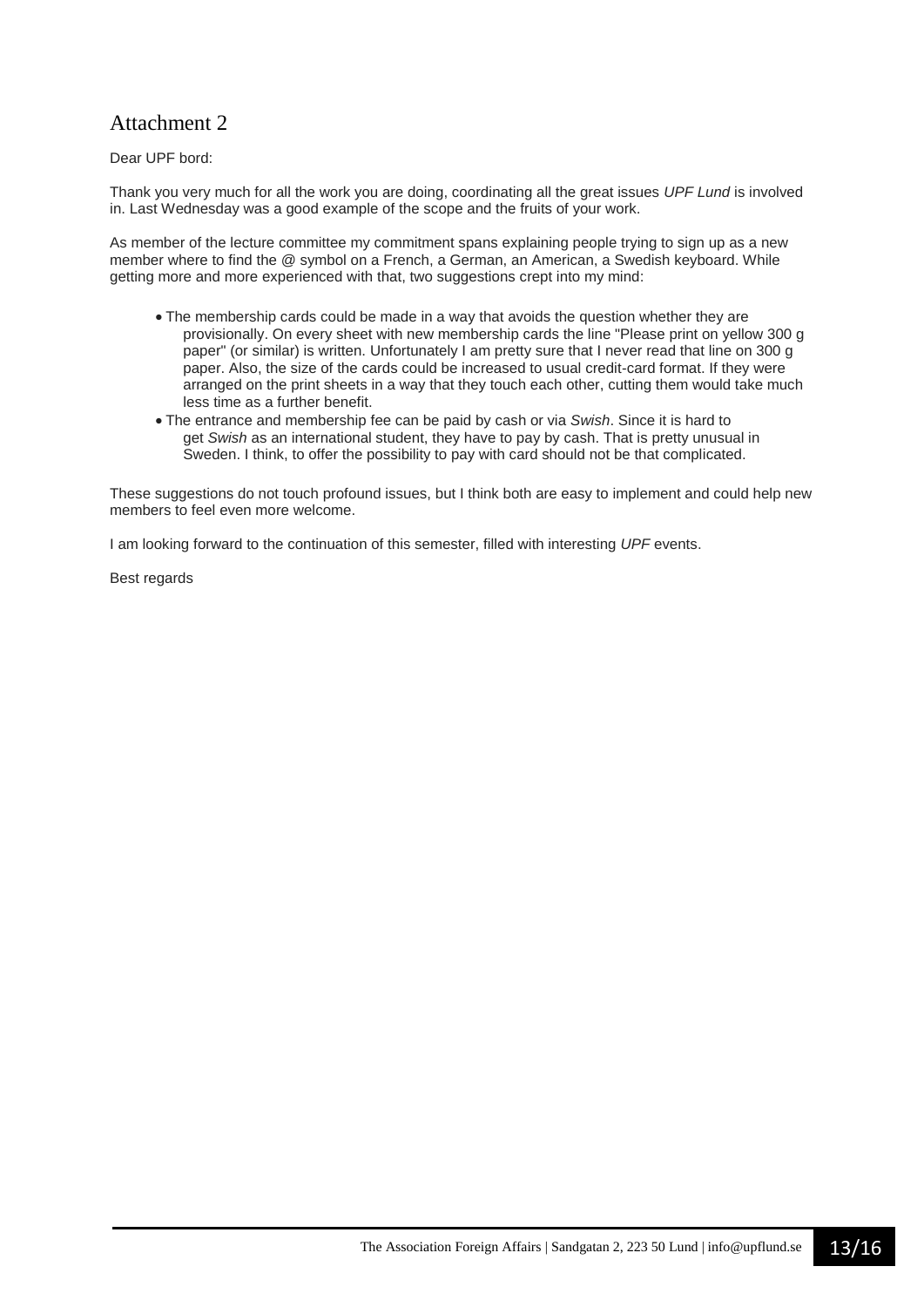

## **Motion about purchasing one additional 3-litres thermos to UPF office**

#### **Background**

Currently, UPF only has two functioning 3-litres thermoses at the office. As a consequence, there has been several occasions where these thermoses have become a minor problem since committees have wanted to use them at the same time. For instance, regarding the Prep Course, we in Career are told that we are encouraged to have coffee and tea during our career seminars to offer our invited guest, resulting in that these two thermoses have been used for that purpose. Meanwhile, other committees have held their committee meetings at the same time as the Prep Course seminars, leaving them with no item to store the hot beverage.

One 3-litres thermos cost around 250 SEK to 500 SEK, depending on size and brand.

#### **Purpose**

This will resolve the issue of not having enough thermoses at the office, which will benefit all committees in UPF. With other words, this will ensure that there will be thermoses at all our events and meetings that occur at the same time.

#### **Proposal**

Purchase one additional 3-litres thermos to the UPF-office and funding it from the UPF office budget.

## **Maggie Huynh**

Head of Career / Deputy Board Member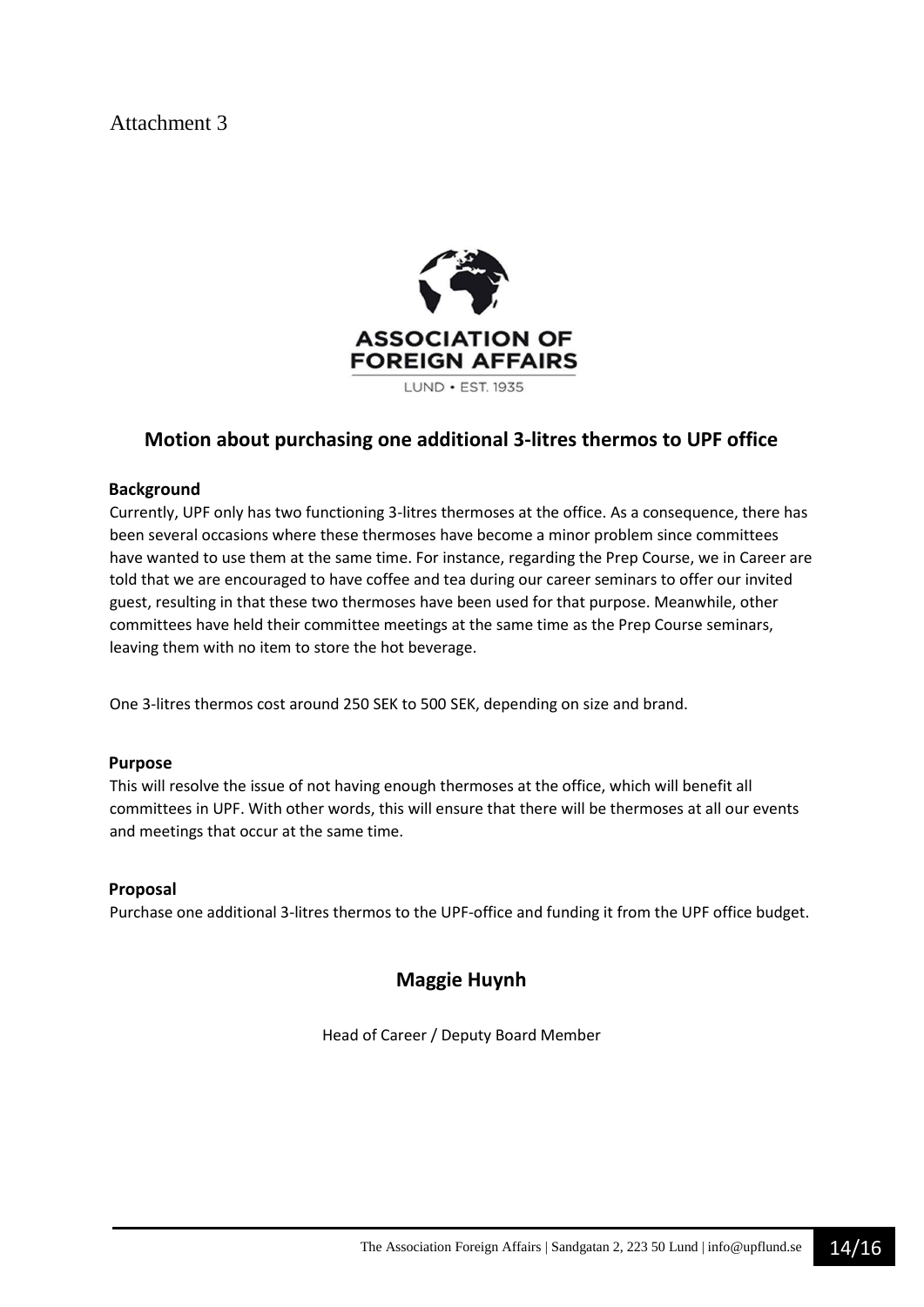

## **Motion about "UPF Lund Transparency and Accountability Forum" Motion about giving the members more possibilities to hold the board accountable**

## **Background**

In many democratic institutions in today's society, the voters think that they do not have enough insight and that the vessels where they are supposed to be able to hold the democratically elected ones accountable are insufficient. UPF Lund is not an exception. In the recent member survey, some said that they wanted more insight into the board's work while others had opinions about how the association is run. The current possibilities for UPF's members to hold the board accountable is by not voting for discharge at the annual meeting or by asking questions to the board at the annual meeting. The "no discharge"-tool is an effective way to hold the board accountable, but the consequences of a "no discharge" are severe and therefore it is only used in the most extreme cases. The possibility to ask questions during the annual meeting is a good tool but is not sufficient since the meeting is held during the autumn semester and parts of the board will have left Lund, which means that all questions might not be answered.

UPF Lund should be on the front lines of transparency and accountability as we expect nothing less from other democratic organisations. This motion will propose that we have a meeting this spring where members can ask the board questions.

### **Purpose**

The purpose of the meeting would be to make the members feel like they can have more influence and insight in the board's work, hence making UPF Lund a more democratic and open association.

## **Proposal**

I propose that the board decides:

- To allocate an hour before one (1) board meeting this spring (2018) where members have the opportunity to ask questions to the board regarding decisions the board has made throughout the year.
- To delegate to one or two board members to be in charge of the format of the meeting.

#### **Ellen Boije af Gennäs Erre Head of Lecture / Board Member**